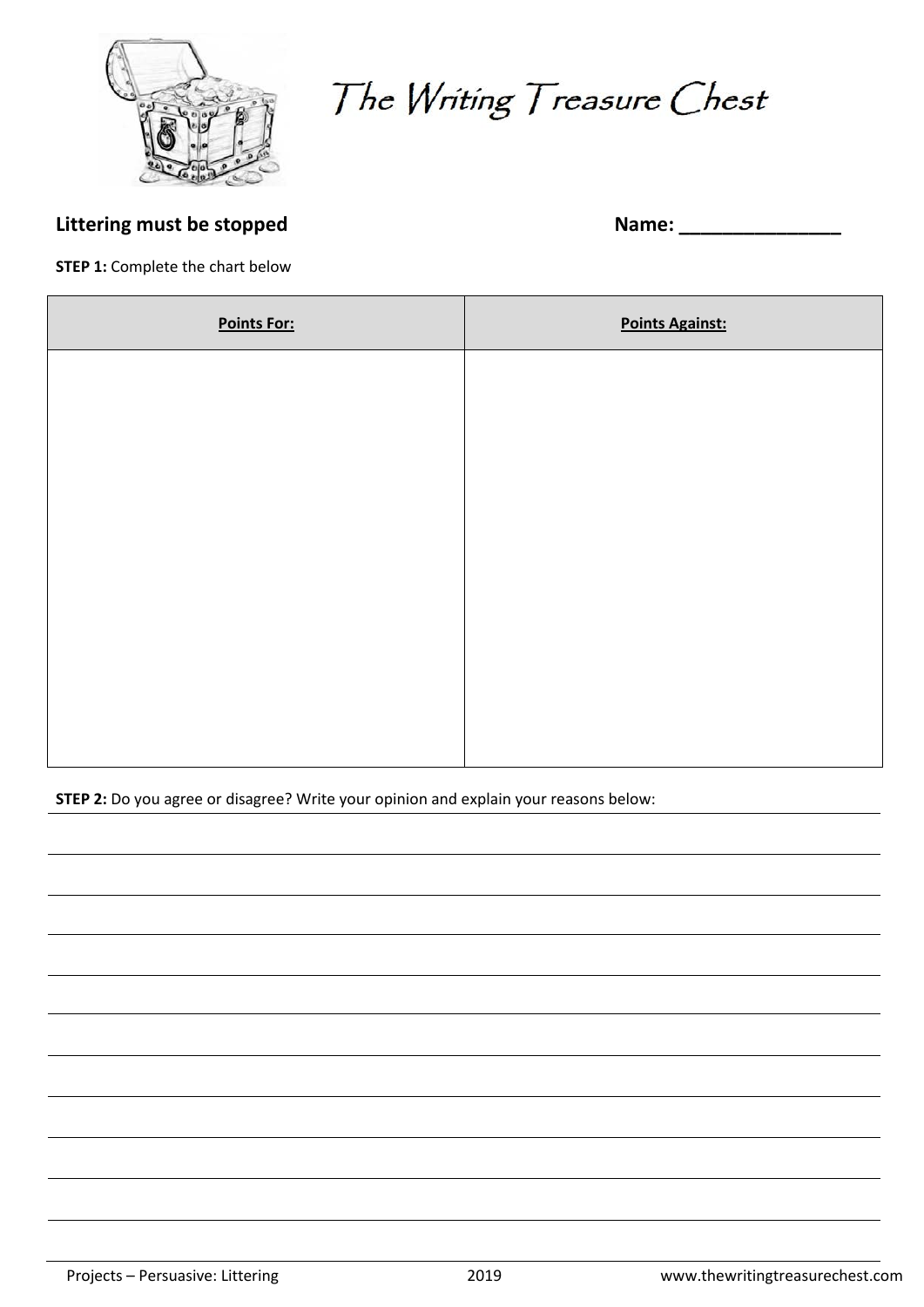

The Writing Treasure Chest

| Littering must be stopped                                                                         | Name: _________                |  |
|---------------------------------------------------------------------------------------------------|--------------------------------|--|
| Statement of position ~ What do you think and why? Who else thinks this? Who should be concerned? |                                |  |
|                                                                                                   | <b>HOOK: Factual Emotional</b> |  |
| Draw & Label                                                                                      | <b>Notes</b>                   |  |
| Reason 1 ~ Impact on Environment & Wildlife                                                       |                                |  |
| Reason 2 ~ Impact on Health                                                                       | <b>Notes</b>                   |  |
|                                                                                                   |                                |  |
|                                                                                                   |                                |  |
|                                                                                                   |                                |  |
|                                                                                                   |                                |  |
|                                                                                                   |                                |  |
|                                                                                                   |                                |  |
|                                                                                                   |                                |  |
|                                                                                                   |                                |  |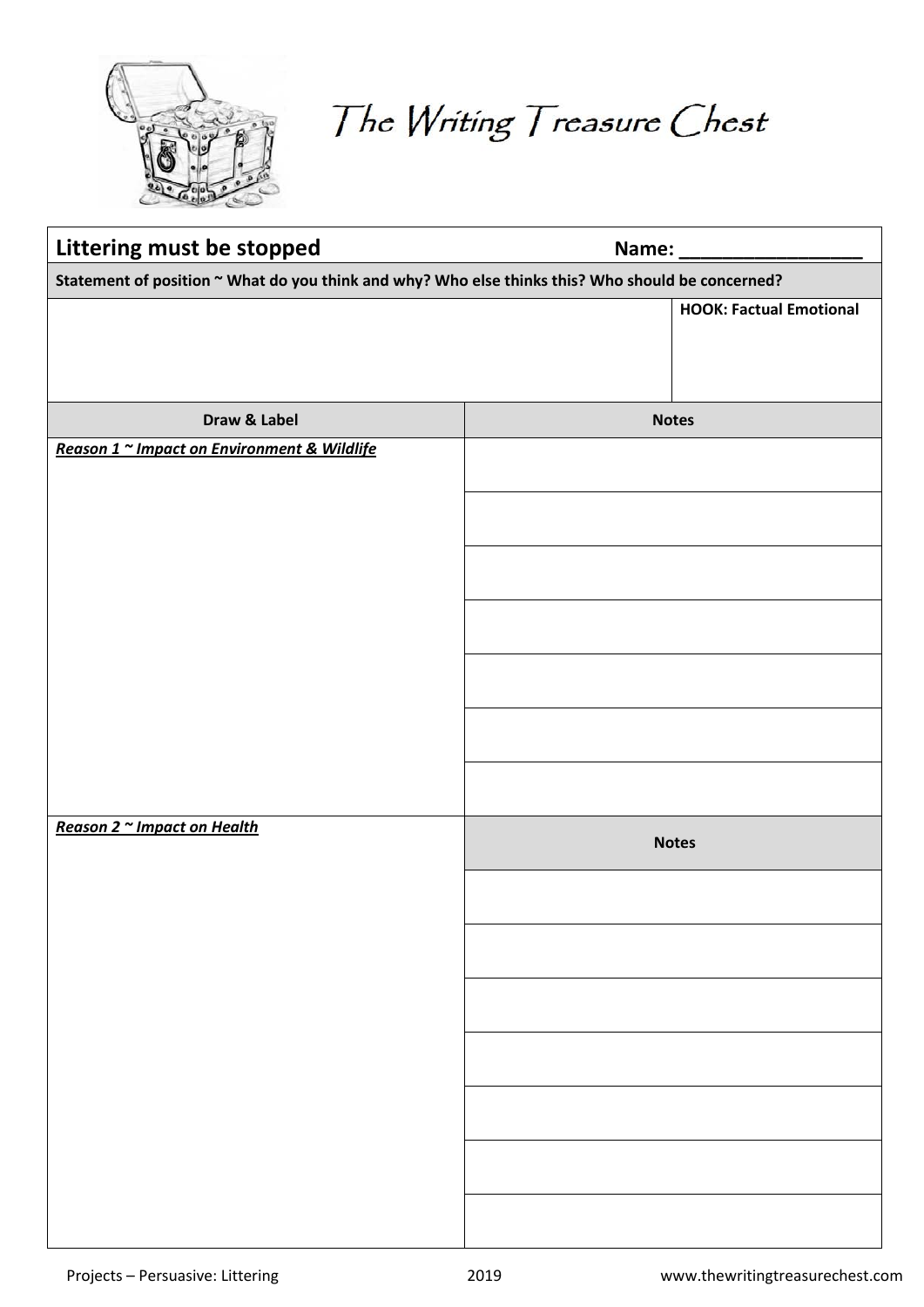

The Writing Treasure Chest

**Name: \_\_\_\_\_\_\_\_\_\_\_\_\_\_\_\_\_**

| Draw & Label                                          | <b>Notes</b> |
|-------------------------------------------------------|--------------|
| Reason 3 ~ Wasted Money                               |              |
|                                                       |              |
|                                                       |              |
|                                                       |              |
|                                                       |              |
|                                                       |              |
|                                                       |              |
|                                                       |              |
|                                                       |              |
|                                                       |              |
|                                                       |              |
|                                                       |              |
|                                                       |              |
| Statistics/research/evidence:                         |              |
|                                                       |              |
|                                                       |              |
|                                                       |              |
|                                                       |              |
|                                                       |              |
|                                                       |              |
|                                                       |              |
|                                                       |              |
| Resources used: (Book titles & authors, websites etc) |              |
|                                                       |              |
|                                                       |              |
|                                                       |              |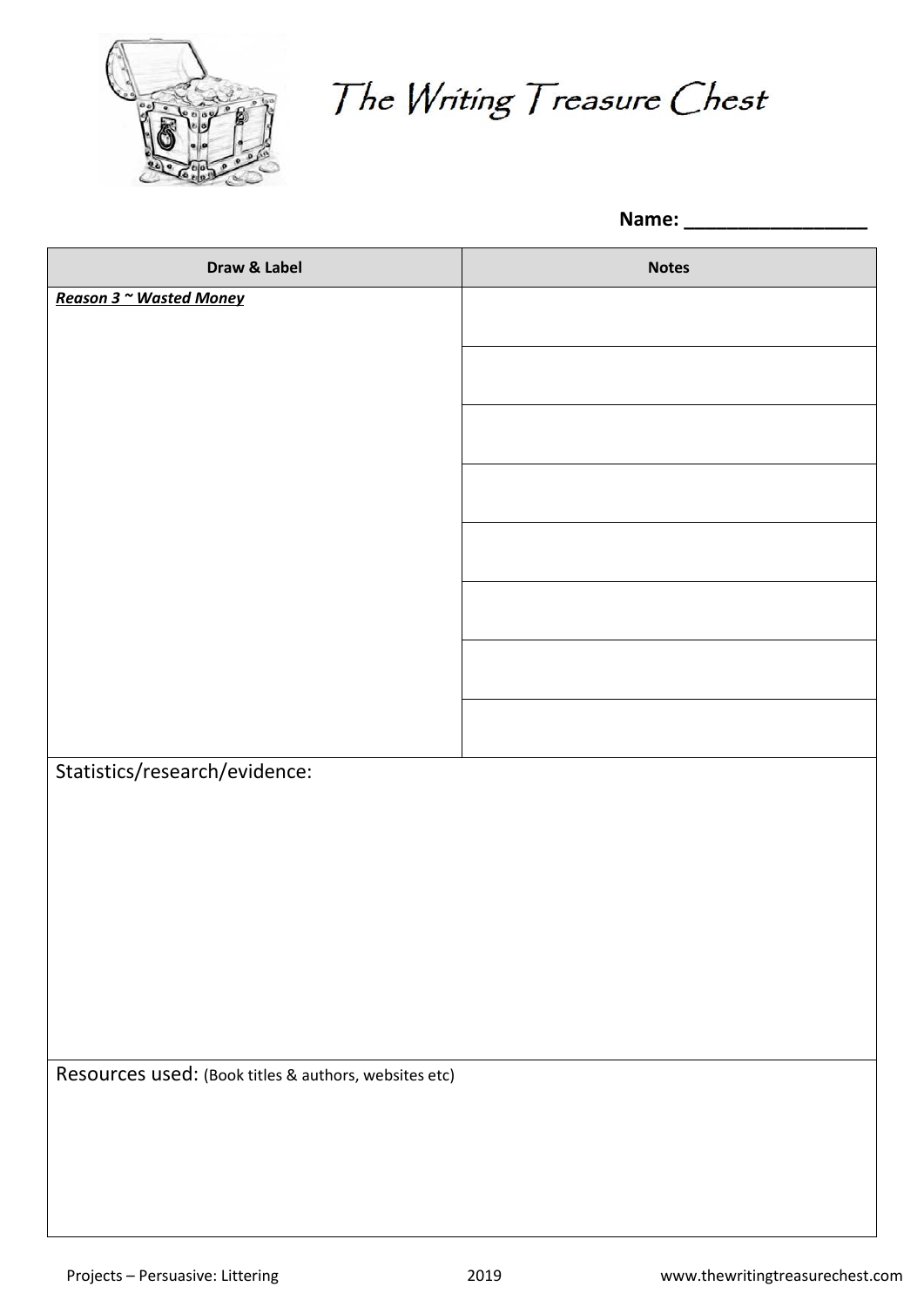

The Writing Treasure Chest

Name:

## **Statement of Position**

Hook:

**Conclusion ~ Restating position**

## Call to action:

| <b>Impact on Environment</b>        |  |
|-------------------------------------|--|
| T-Topic Sentence                    |  |
|                                     |  |
|                                     |  |
| E-Explain in detail                 |  |
|                                     |  |
|                                     |  |
| E-Example/expert/<br>evidence/extra |  |
|                                     |  |
|                                     |  |
| $L$ – Link back                     |  |
|                                     |  |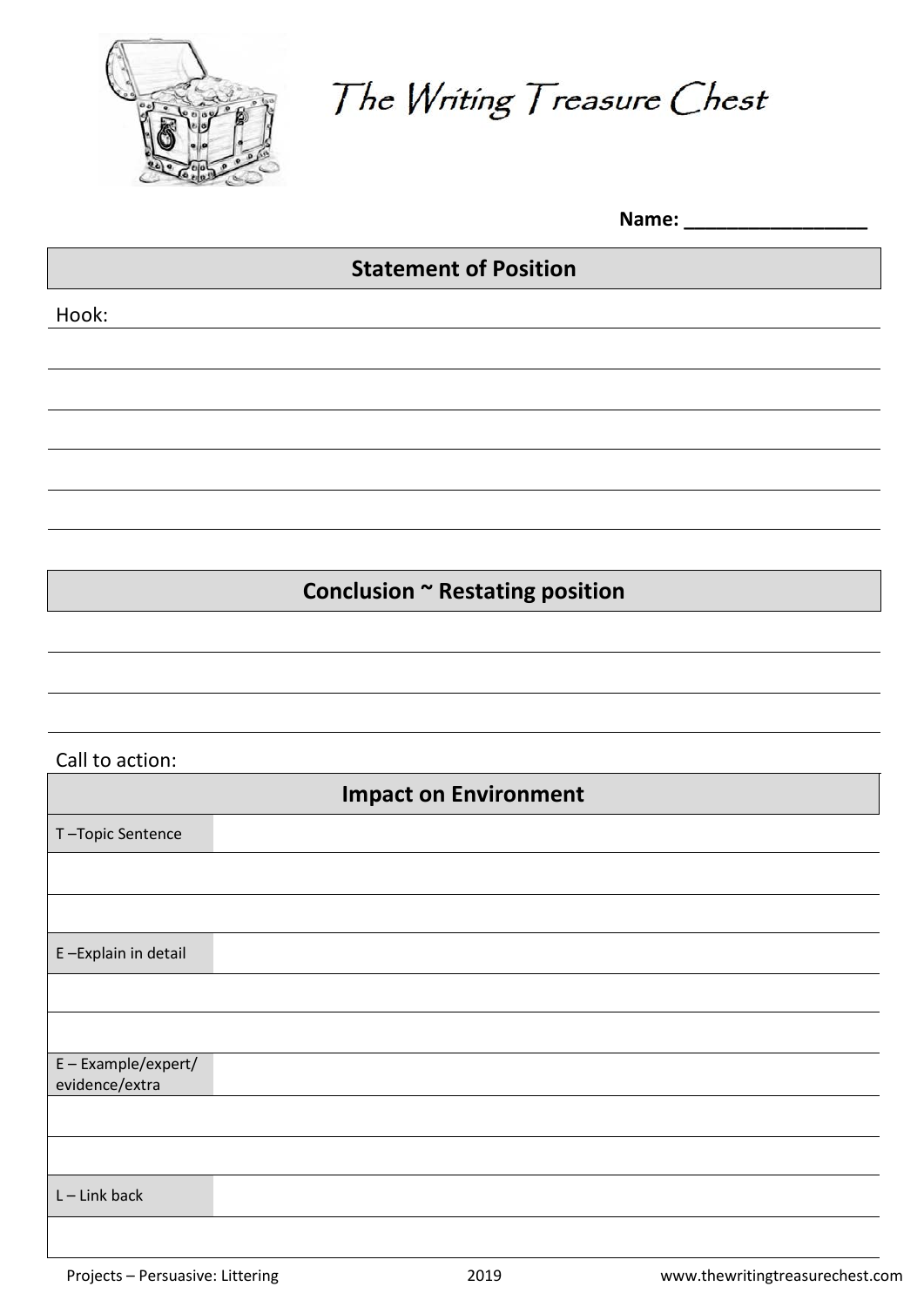

The Writing Treasure Chest

|                                     | Name: ___               |
|-------------------------------------|-------------------------|
|                                     | <b>Impact on Health</b> |
| T-Topic Sentence                    |                         |
|                                     |                         |
|                                     |                         |
| E-Explain in detail                 |                         |
|                                     |                         |
|                                     |                         |
| E-Example/expert/<br>evidence/extra |                         |
|                                     |                         |
|                                     |                         |
| $L$ – Link back                     |                         |
|                                     |                         |
|                                     | <b>Wasted Money</b>     |
| T-Topic Sentence                    |                         |
|                                     |                         |
|                                     |                         |
| E-Explain in detail                 |                         |
|                                     |                         |
|                                     |                         |
| E-Example/expert/<br>evidence/extra |                         |
|                                     |                         |
|                                     |                         |
| $L$ – Link back                     |                         |
|                                     |                         |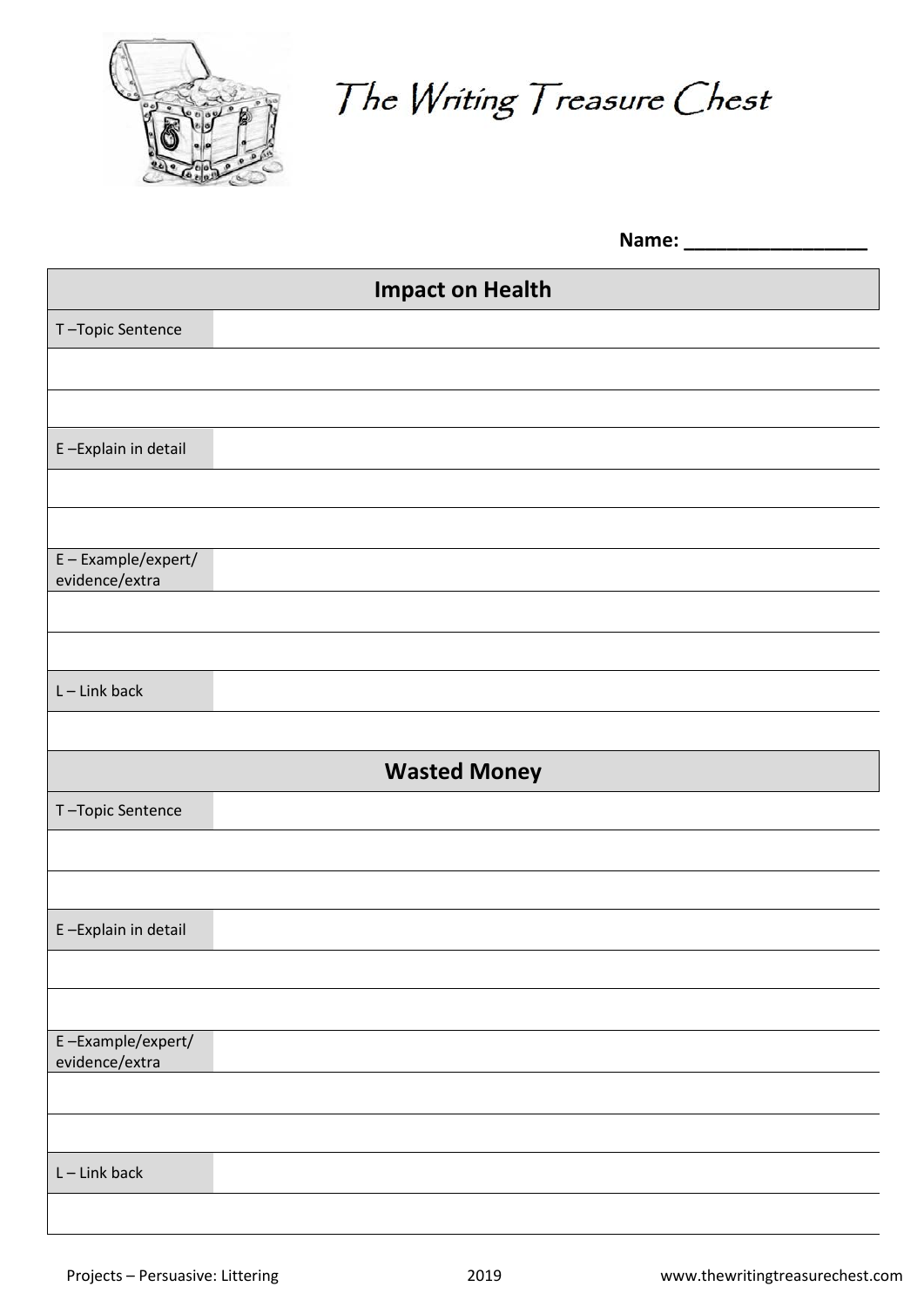

The Writing Treasure Chest

## Littering must be stopped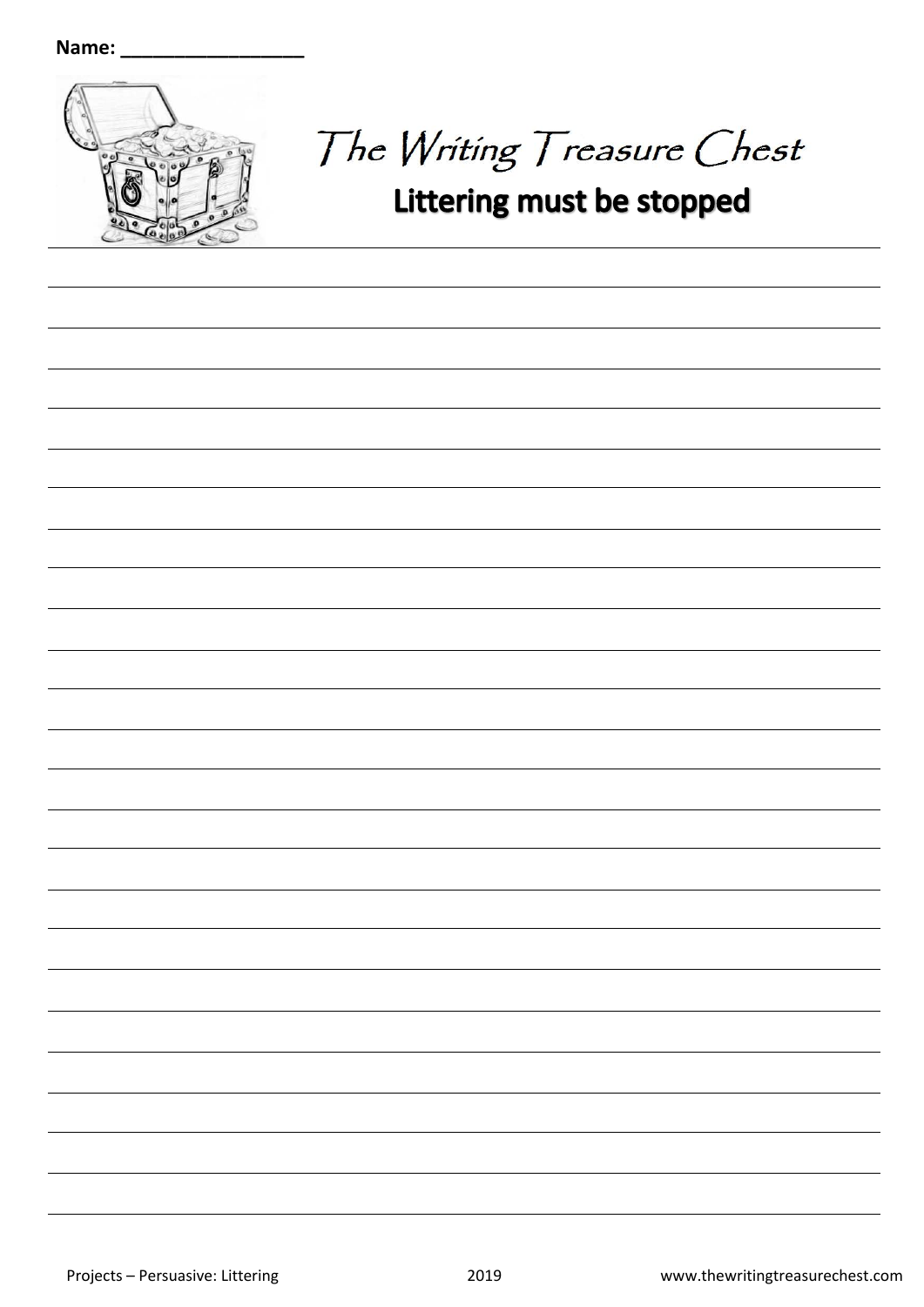|                        | Name: _ |
|------------------------|---------|
|                        |         |
|                        |         |
|                        |         |
|                        |         |
|                        |         |
|                        |         |
|                        |         |
|                        |         |
|                        |         |
|                        |         |
|                        |         |
|                        |         |
|                        |         |
|                        |         |
|                        |         |
|                        |         |
|                        |         |
|                        |         |
|                        |         |
|                        |         |
|                        |         |
|                        |         |
|                        |         |
|                        |         |
|                        |         |
|                        |         |
|                        |         |
|                        |         |
|                        |         |
|                        |         |
|                        |         |
|                        |         |
|                        |         |
|                        |         |
|                        |         |
|                        |         |
|                        |         |
|                        |         |
|                        |         |
|                        |         |
|                        |         |
|                        |         |
|                        |         |
|                        |         |
|                        |         |
|                        |         |
|                        |         |
|                        |         |
|                        |         |
|                        |         |
|                        |         |
|                        |         |
|                        |         |
|                        |         |
| <b>Follow up Task:</b> |         |
|                        |         |